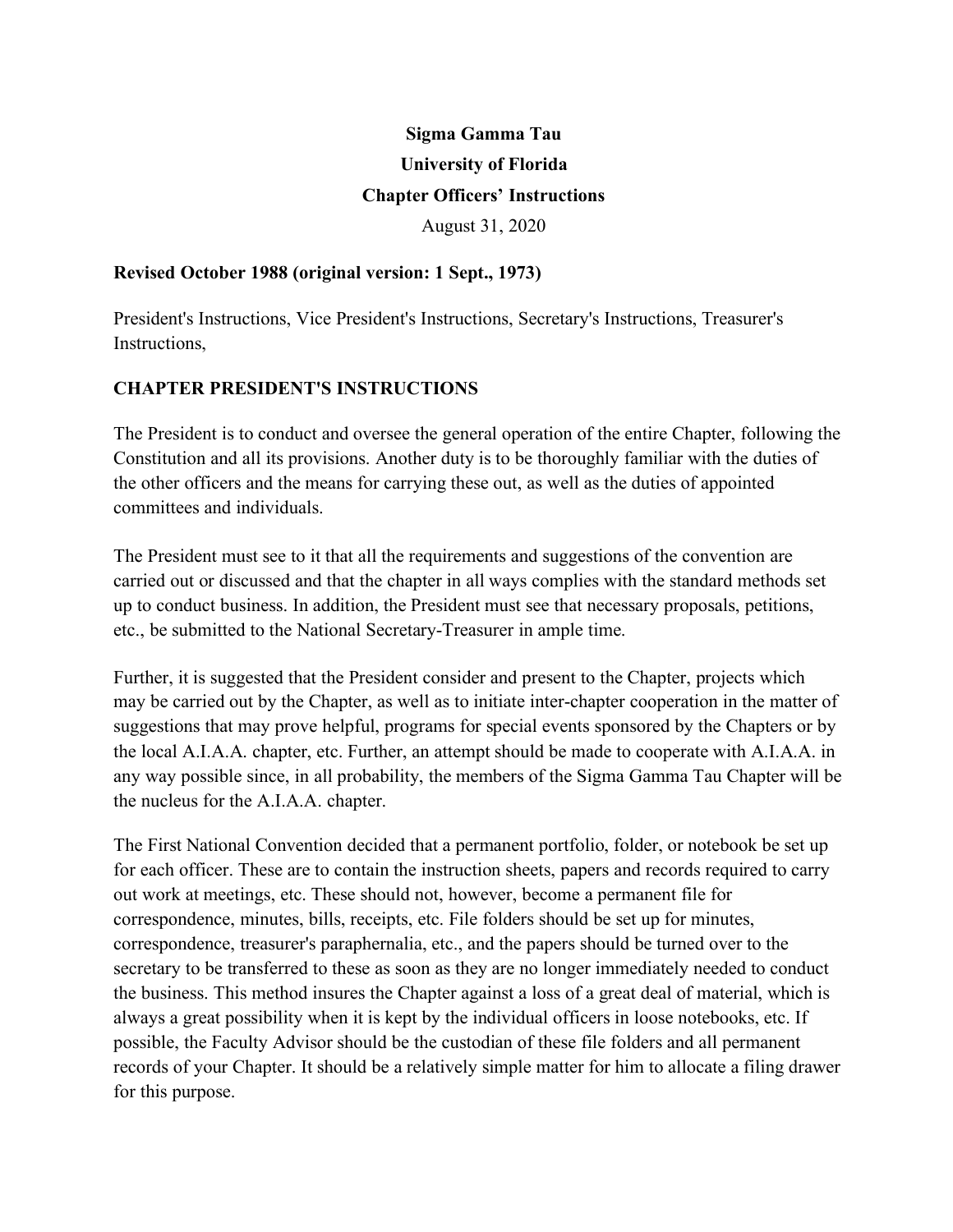# Address and Return Addresses

Use only permanent mailing addresses as agreed upon by convention for addresses and return addresses. Preferably, use your faculty advisor's name (or a departmental Secretary who will be responsible for getting the material to you) as a return for official correspondence. Indicate to all persons with whom you correspond that the permanent address is to be used.

# **CHAPTER VICE PRESIDENT'S INSTRUCTIONS**

### Chapter History

The Vice President will write, and keep up to date, the history of the Chapter including all important happenings. This should be made out in duplicate, a copy going to the National Secretary-Treasurer.

### Mailing Addresses and Return Addresses

Use only permanent mailing addresses as agreed upon by convention for addresses and return addresses. Preferably, use your faculty advisor's name (or a departmental Secretary who will be responsible for getting the material to you) as a return for official correspondence. Indicate to all persons with whom you correspond that the permanent address is to be used.

#### **Chapter Publicity**

The Vice President shall actively direct all Chapter publicity either by writing all news stories, notices, or supervising and checking the work done by a member of the chapter appointed by the President to do this.

#### News Letter

The Vice President shall write an annual newsletter as suggested by the convention. This letter is to contain items of interest to past members to keep them up to date on the affairs of their chapters and to help keep their interest in Sigma Gamma Tau. A copy of the letter should chapters, as well as to the National Headquarters. Through this letter it will be easier to keep the permanent Chapter membership cards up to date. (See Secretary's instructions).

#### National Aims

The Vice President shall act as director of the activities of the Chapter as regards national aims (see minutes of the first convention). The Chapter should make every effort to work out ways and means by which these are put into effect at the earliest possible moment. Only through the establishment of these aims on a national scale can Sigma Gamma Tau hope to achieve wide recognition and to be considered as a "doer of deeds" and not merely an organization for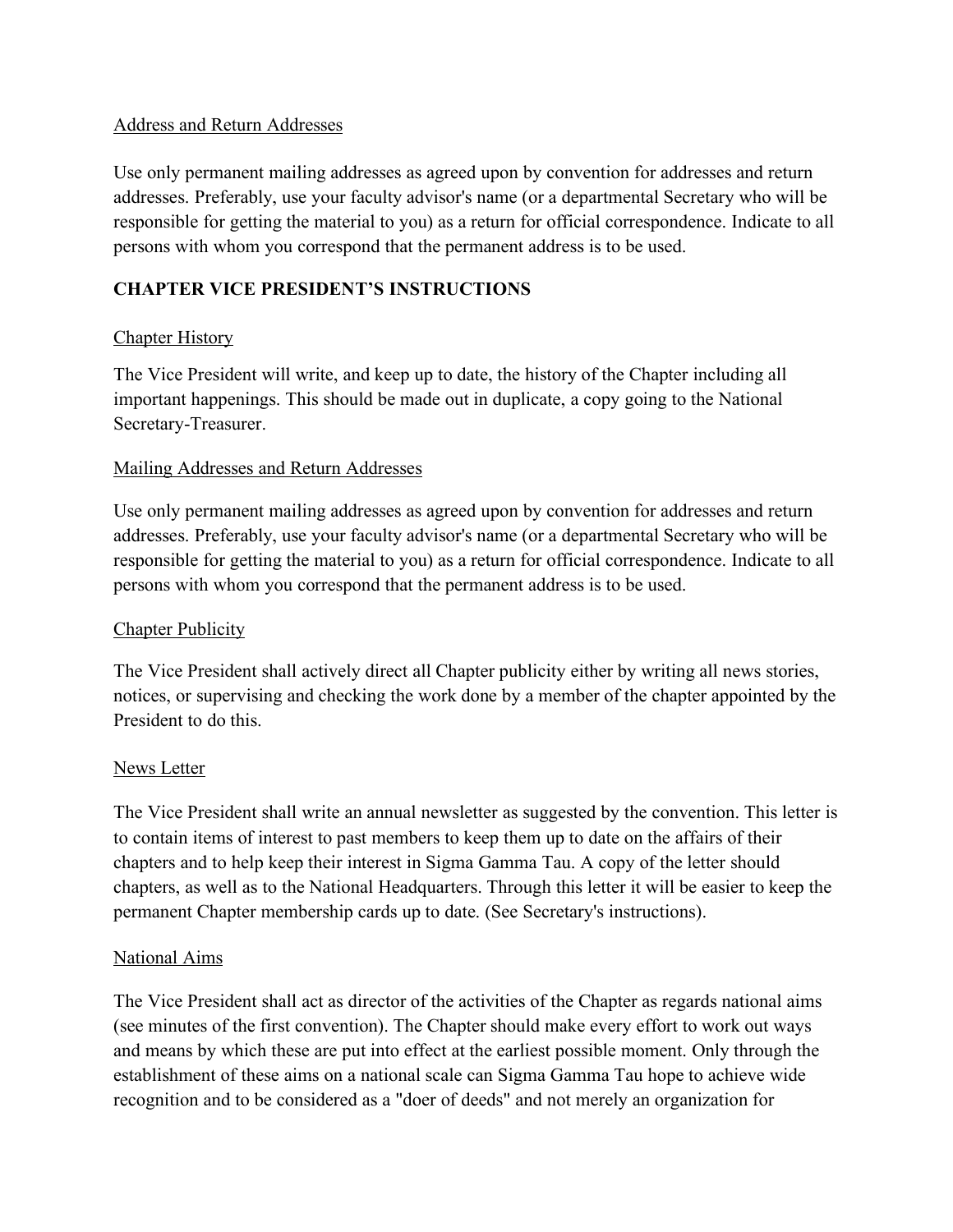passively honoring excellent students. It is the responsibility of each member, as an outstanding person in his group, to help foster and nurture these aims.

# In Absentia

The Vice President will take over the duties of the President in the event of the President's absence. Further, the Vice President will be thoroughly familiar with the duties of the Secretary and Treasurer and with the means for carrying out these duties.

# Criticism and Suggestions

Turn over to the Secretary whatever criticisms of the methods of operation, etc., or whatever difficulties are observed in conducting business, and whatever methods may be devised or suggested to overcome these difficulties. (See Secretary's Instructions). Sigma Gamma Tau National Office

# **CHAPTER SECRETARY'S INSTRUCTIONS**

# Correspondence

The secretary will initiate or answer all general correspondence for the chapter. All correspondence will be made out in duplicate, the copy kept for the chapter files.

# Mailing Addresses and Return Addresses

Use only permanent mailing addresses as agreed upon by convention for addresses and return addresses. Preferably, use your faculty advisor's name (or a departmental Secretary who will be responsible for getting the material to you) as a return for official correspondence. Indicate to all persons with whom you correspond that the permanent address is to be used.

# Filing

The secretary will be responsible for all of the permanent papers and records of the chapter. After each meeting he will collect from the various officers and committees whatever material is no longer immediately needed to conduct business and all duplicate copies of special correspondence written by these officers or committees and place them in the permanent file (see President's instructions regarding permanent file).

# Roll Call

The Secretary will keep the active chapter roll up to date and keep this together with the attendance record in a notebook.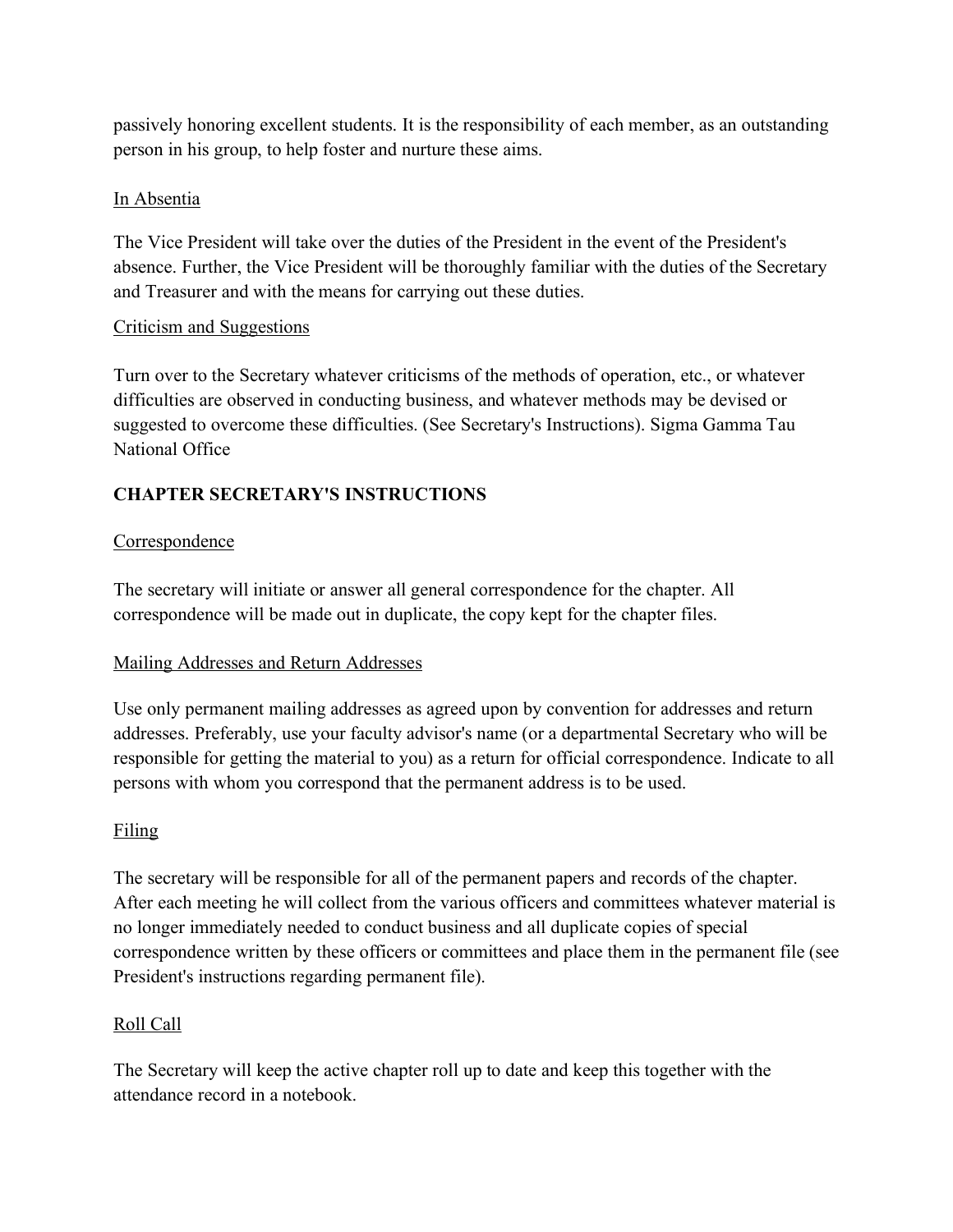# Permanent Record Cards

The National Headquarters will supply each chapter with permanent record cards. These cards are to be filled out in duplicate by each new initiate at the time of initiation. One copy is retained for permanent chapter files, the other is to be forwarded to the National Headquarters. When the supply of cards runs low, write to the National Secretary-Treasurer for additional cards. Do not lose or waste these cards, they are relatively expensive.

The National Secretary-Treasurer should be informed whenever changes to these cards occur, i.e., change of address, etc.

### **Committees**

The Secretary will keep a separate record of all committees appointed and their members.

# Criticism and Suggestions

The Secretary will keep a separate sheet in the notebook upon which to record whatever difficulties are encountered in operating the chapter and whatever methods may be devised or suggested to overcome these difficulties (note especially trouble selecting initiates and voting on them for membership).

A copy of this should be sent to the National Secretary-Treasurer each semester so that the information may be passed on to the other chapters and*/o*r be taken up at the next convention. Sigma Gamma Tau National Office

# **CHAPTER TREASURER'S INSTRUCTIONS**

#### Records

Keep records of all monies received, deposits made, bills paid, etc., and have books balanced so that a report can be given at each chapter meeting. Statements as to the condition of the Chapter's account should be obtained at least every 60 days. All statements, canceled checks, bills, etc., should be in order before turning books over for inspection by school authorities and/or faculty advisor. This inspection should take place before each newly elected Treasurer takes office. Books should be signed by auditor verifying accuracy before each new Treasurer takes office.

# Mailing Addresses and Return Addresses

Use only permanent mailing addresses as agreed upon by convention for address and return addresses. Preferably, use your faculty advisor's name (or a departmental Secretary who will be responsible for getting the material to you) as a return for official correspondence. Indicate to all